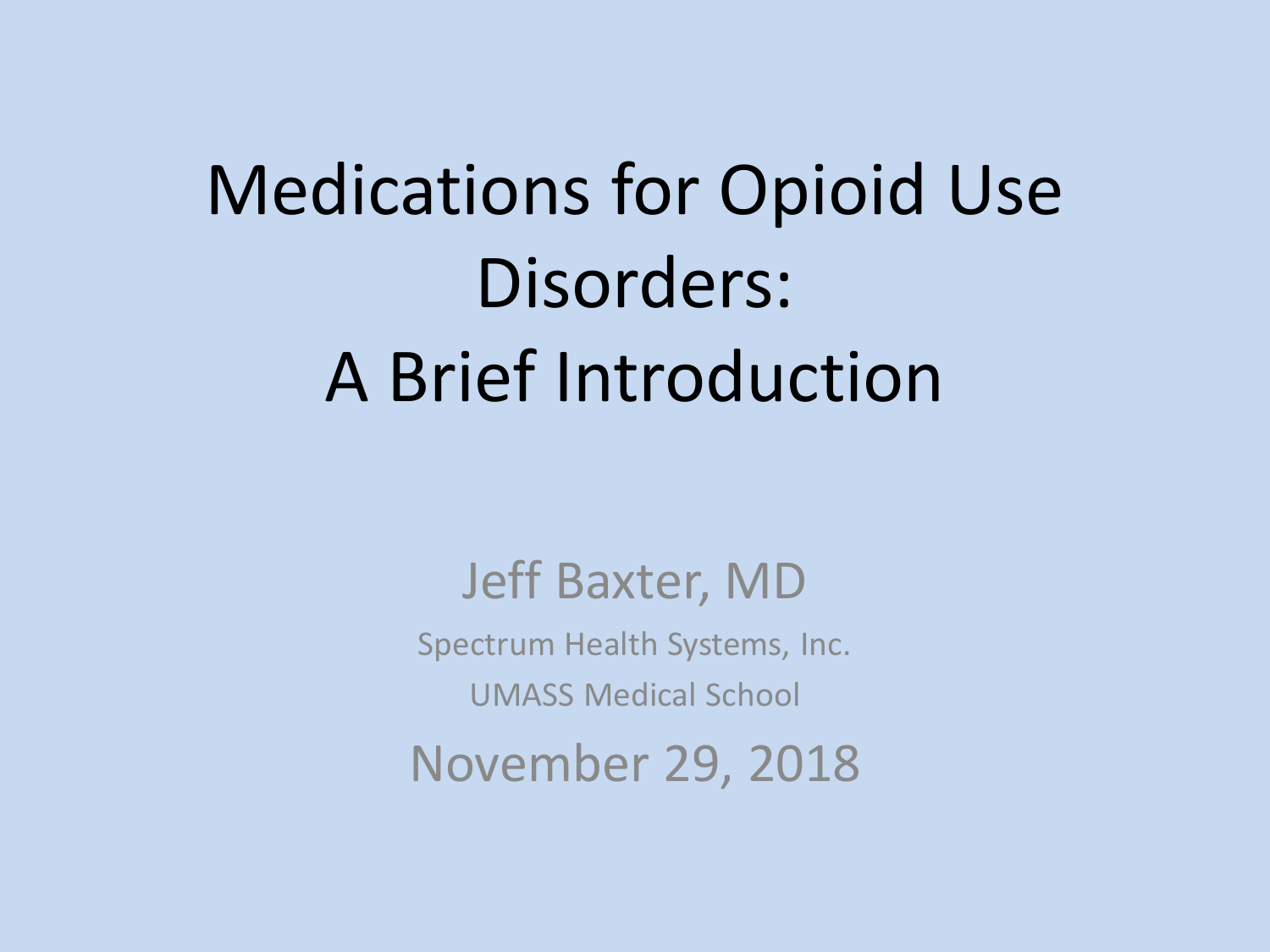#### Drugs Involved in U.S. Overdose Deaths, 1999 to 2017



https://www.drugabuse.gov/related-topics/trends-statistics/overdose-death-rates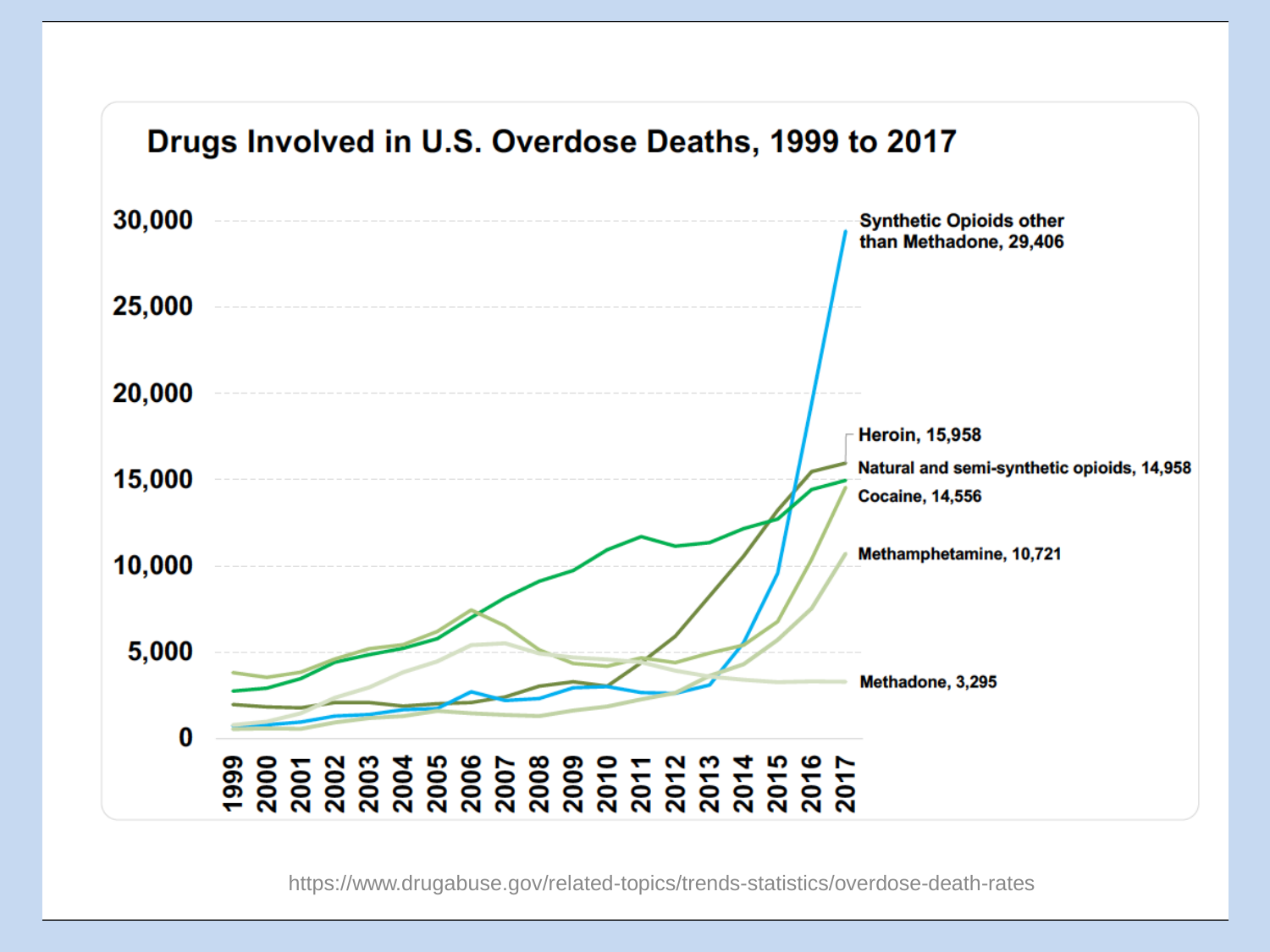## Medication for Treatment of Opioid Use Disorders

### **Opioids**

- Agonist Treatments
	- Methadone
	- Buprenorphine
	- **Modalities** 
		- Detoxification
		- Maintenance
- Antagonist Treatment
	- Naltrexone

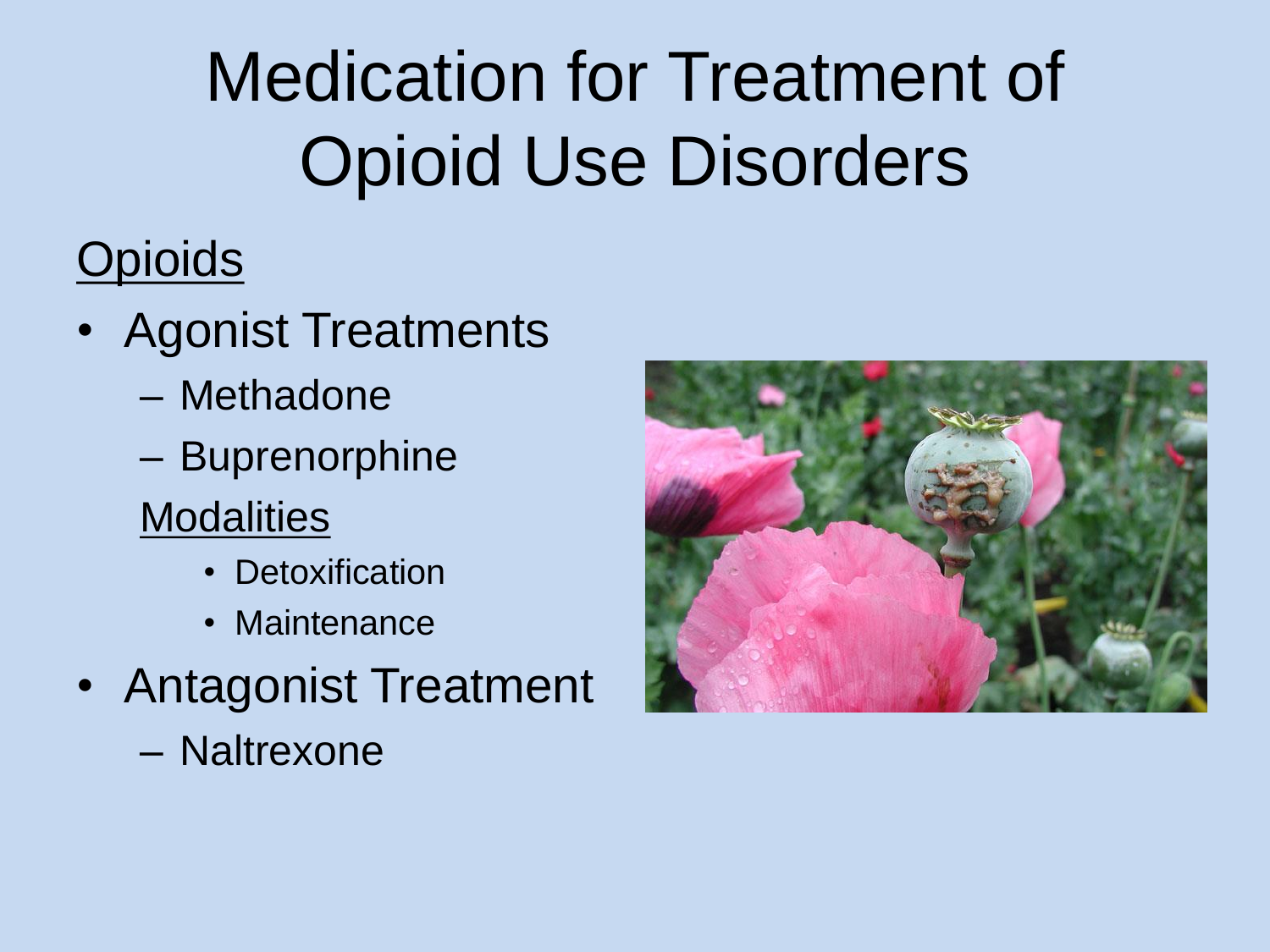# Goals of Medication for OUD

- Stabilize neurochemical imbalances – Relieve symptoms of abstinence syndromes – Decrease craving
- Prevent intoxication and overdose
- Facilitate neural repair/restructuring
- Improve engagement and retention in other addiction treatment modalities
	- Effective tools, not definitive cures
	- Designed to be used with other treatment modalities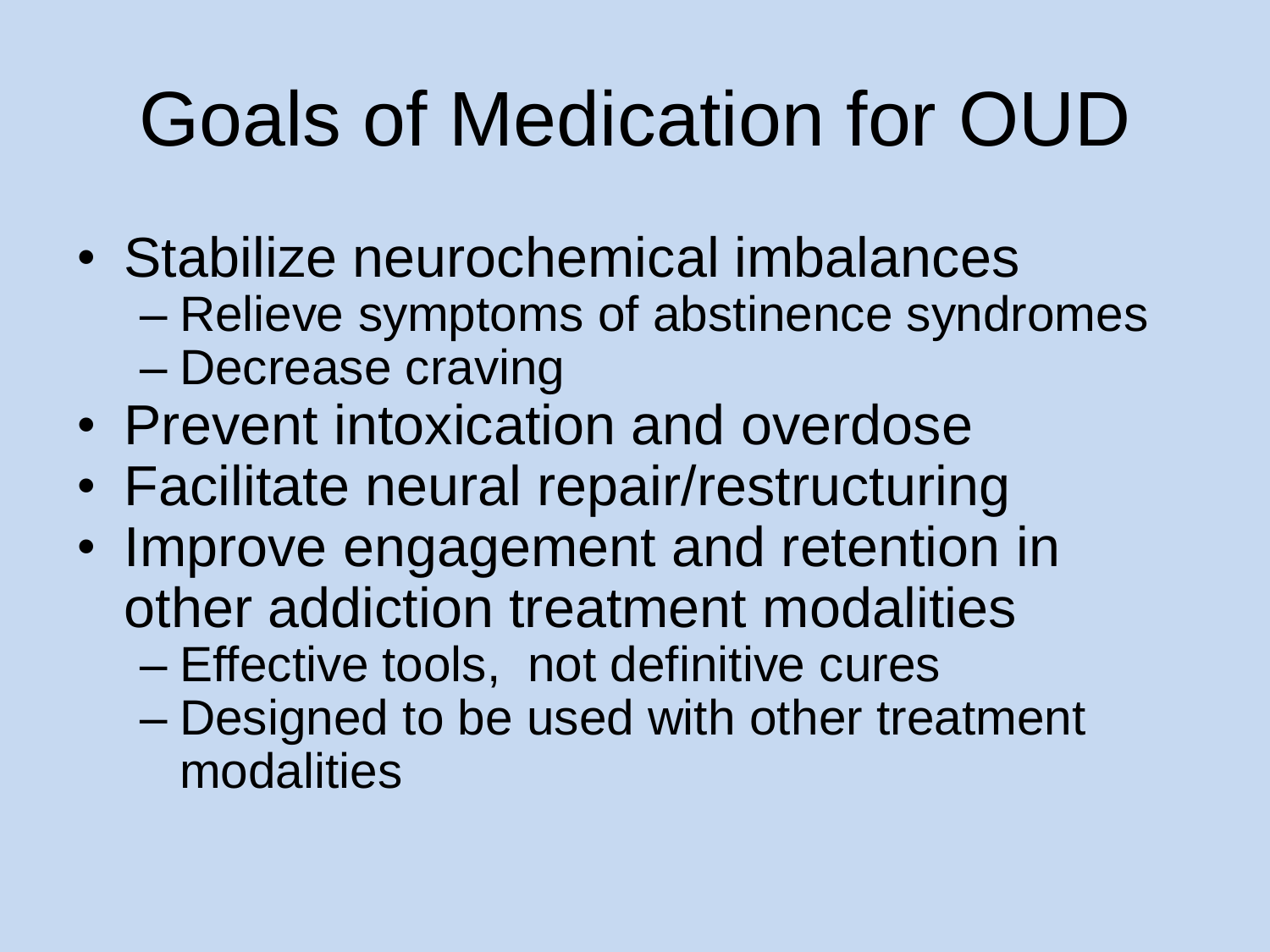### Methadone: Opioid Agonist

#### Pros

- Relieves opioid withdrawal symptoms
- Reduces cravings
- Reduces drug use, IV use and overdose
- Highly structured with daily check in
- Once daily dosing
- Slow controlled taper
- Regular drug testing
- Psychosocial services

Cons

- Daily attendance
- **Transportation**
- Limited availability
- Physical dependence
- Risk of diversion
- Risk by association…
- Limited insurance coverage
- Abrupt loss of tx when incarcerated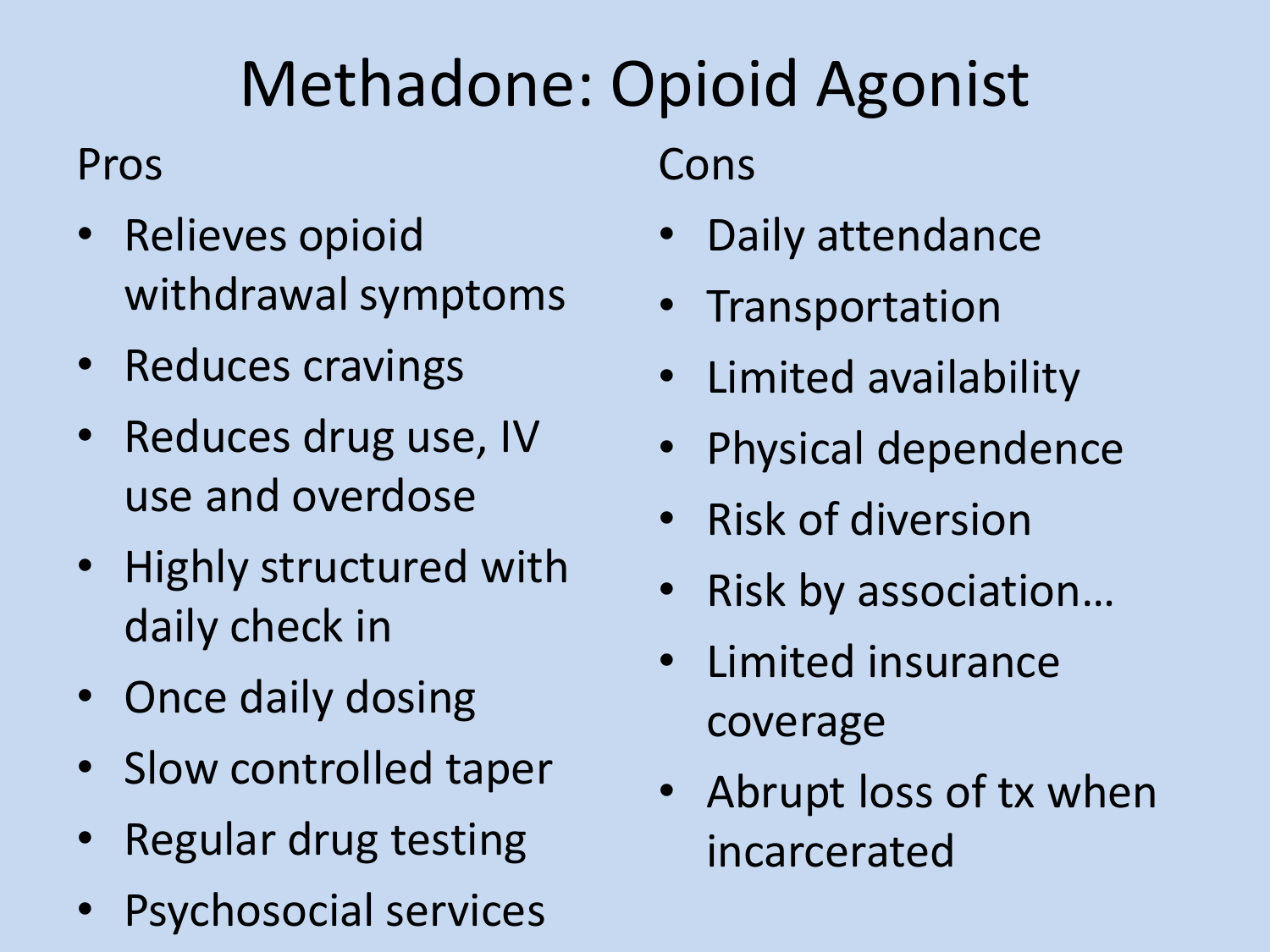### Buprenorphine: Opioid Partial Agonist

#### Pros

- Relieves opioid withdrawal symptoms
- Reduces cravings
- Reduces drug use, IV use and overdose
- Flexible tx structure
	- Integrated with other services, office-based
- Flexible daily dosing
- Multiple formulations – Tab, film, IM, implant

Cons

- Limited availability
- Physical dependence
- Risk of diversion
- Lower levels tx structure/monitoring
- Limited insurance coverage
- Limited doses/strengths
- Self-managed taper
- Abrupt loss of tx when incarcerated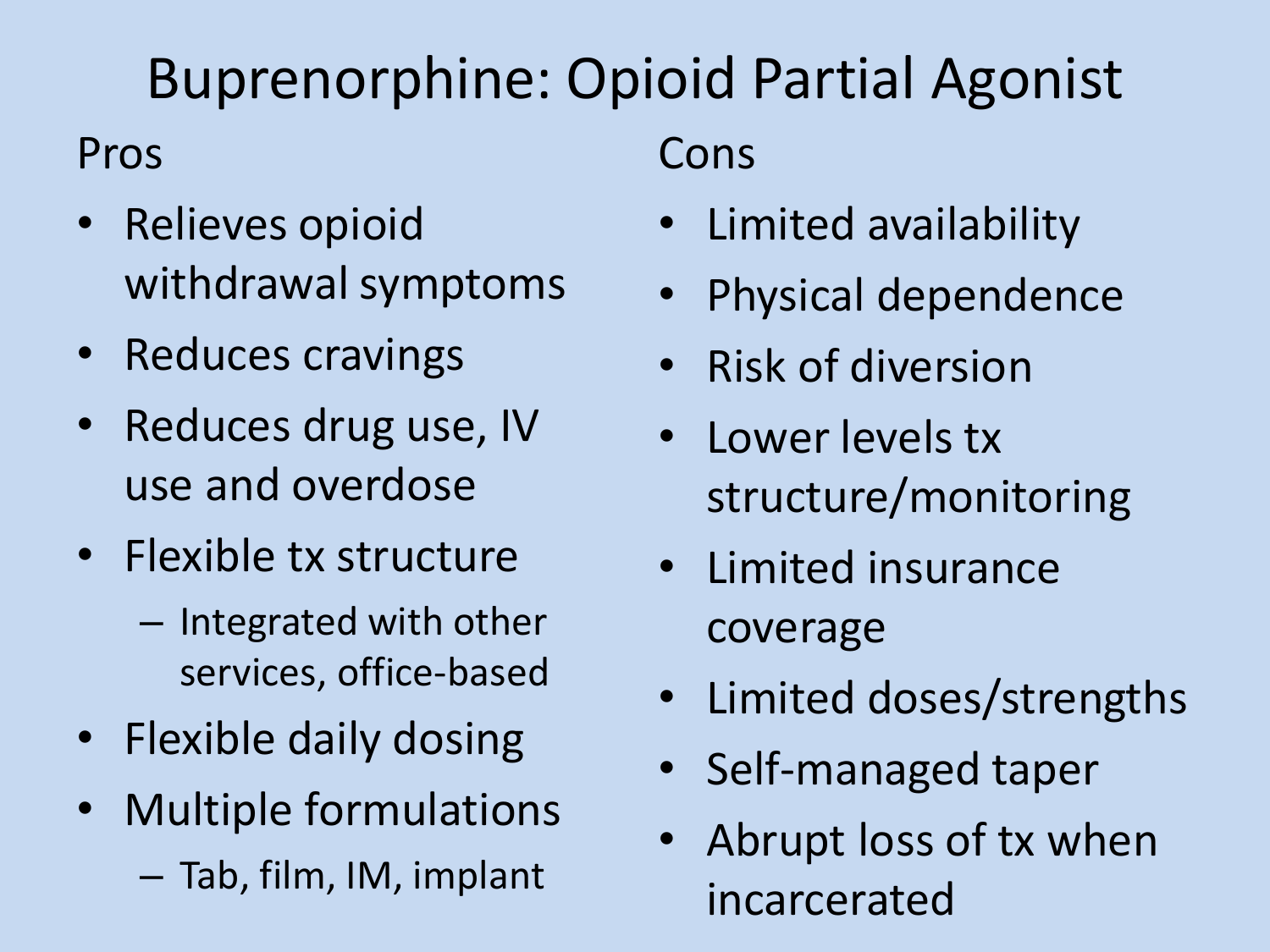## Comparing Methadone to **Buprenorphine**

#### Methadone

- More potent, better for bigger habits
- Very structured, daily dosing
- Lower cost for medication but higher treatment cost
- Medication interactions and cardiac effects
- \*Easy to start, but slow ramp up to effective dose

### **Buprenorphine**

- Less potent, for lower habits, pill only users?
- Lower structure, less monitoring
- Higher cost for meds, lower treatment cost
- Lower overdose risk
- Less med interactions
- Patients control dosing
- \*More difficult to initiate treatment, risk of induced withdrawal,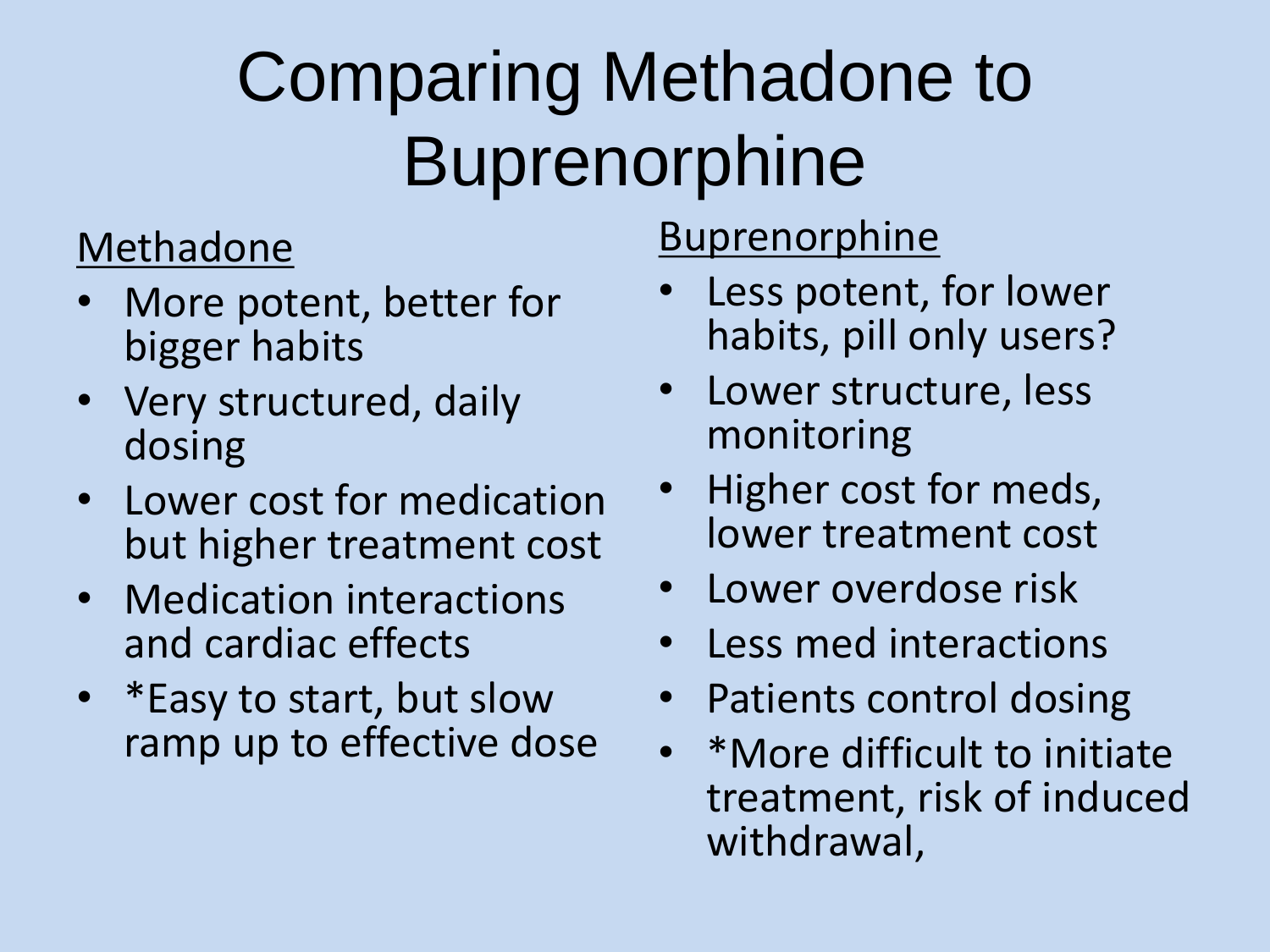## Why Opioid Maintenance?

- **80-90% relapse to drug use without it**
- **Increased treatment retention**
- **80% decreases in drug use, crime**
- **70% decrease all cause death rate**

**NIH Consensus Statement JAMA 1998**

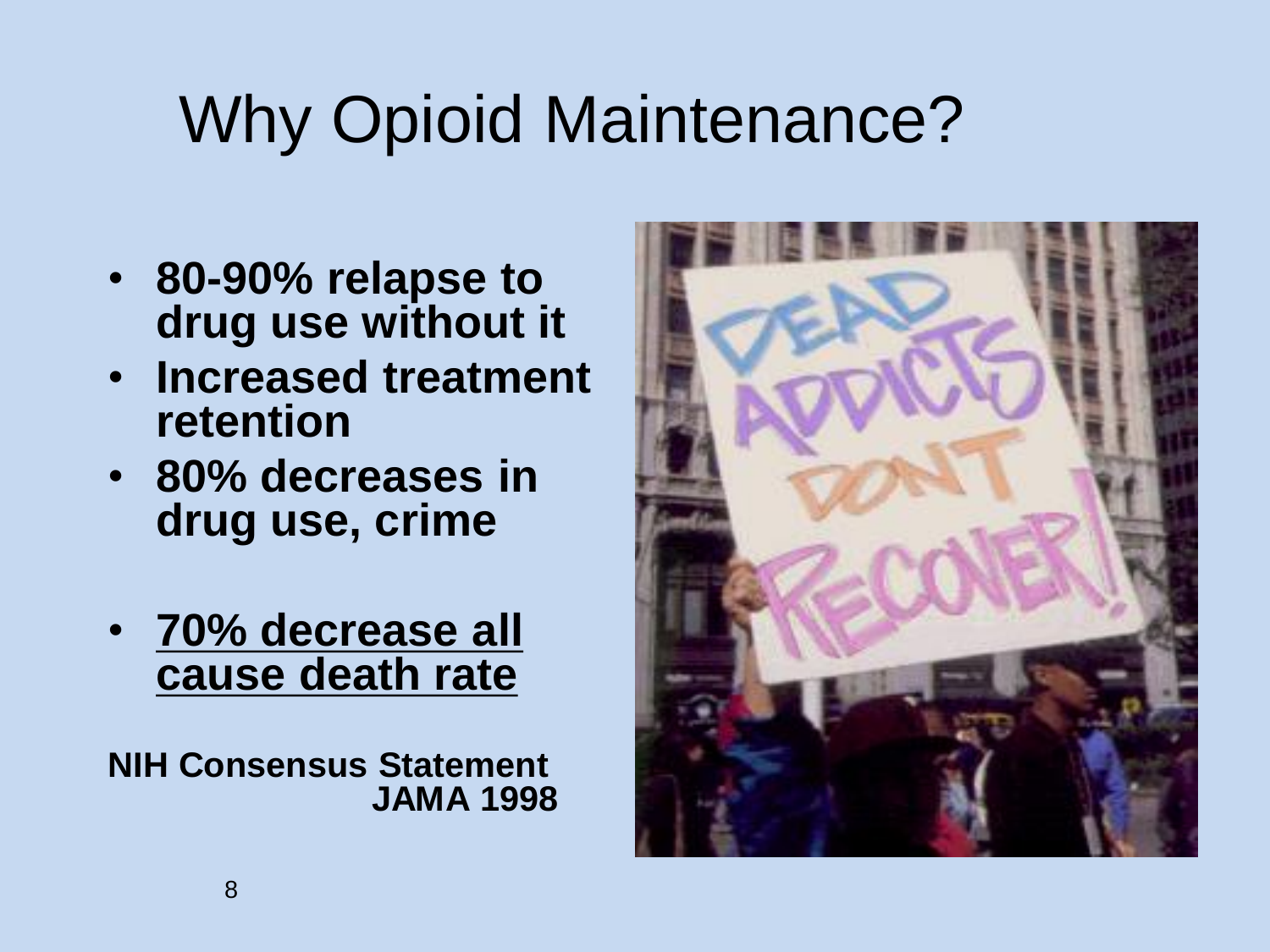### Naltrexone: Opioid Receptor Blockade

#### Pros

- Reduce drug use and increase retention
	- Rates similar to bup tx
		- Lee 2018 Lancet
- Prevent full-relapse in event of a "slip"
- Available as daily pill or month IM injection
- No dependence, no need for taper
- No risk diversion
- Minimal office resources

Cons

- Does not relieve withdrawal symptoms
- Risk of induced withdrawal
- More challenging to initiate
	- 72% vs. 94% in recent study comparing ERIN to bup (Lee 2018 Lancet)
- Risk of depressed mood
- Expensive: 1200\$/shot
- Insurance barriers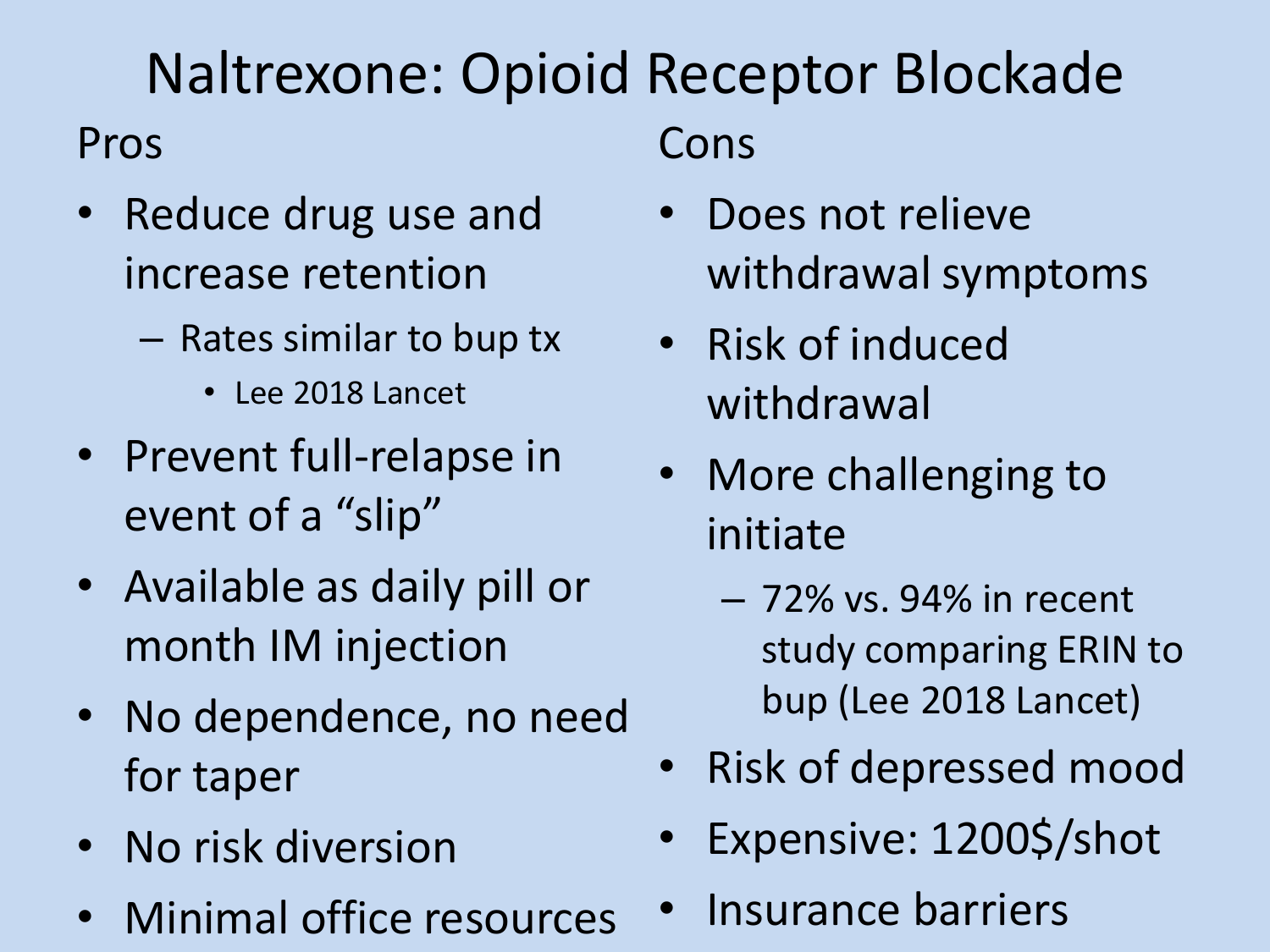## Missed opportunities to prevent overdose death…

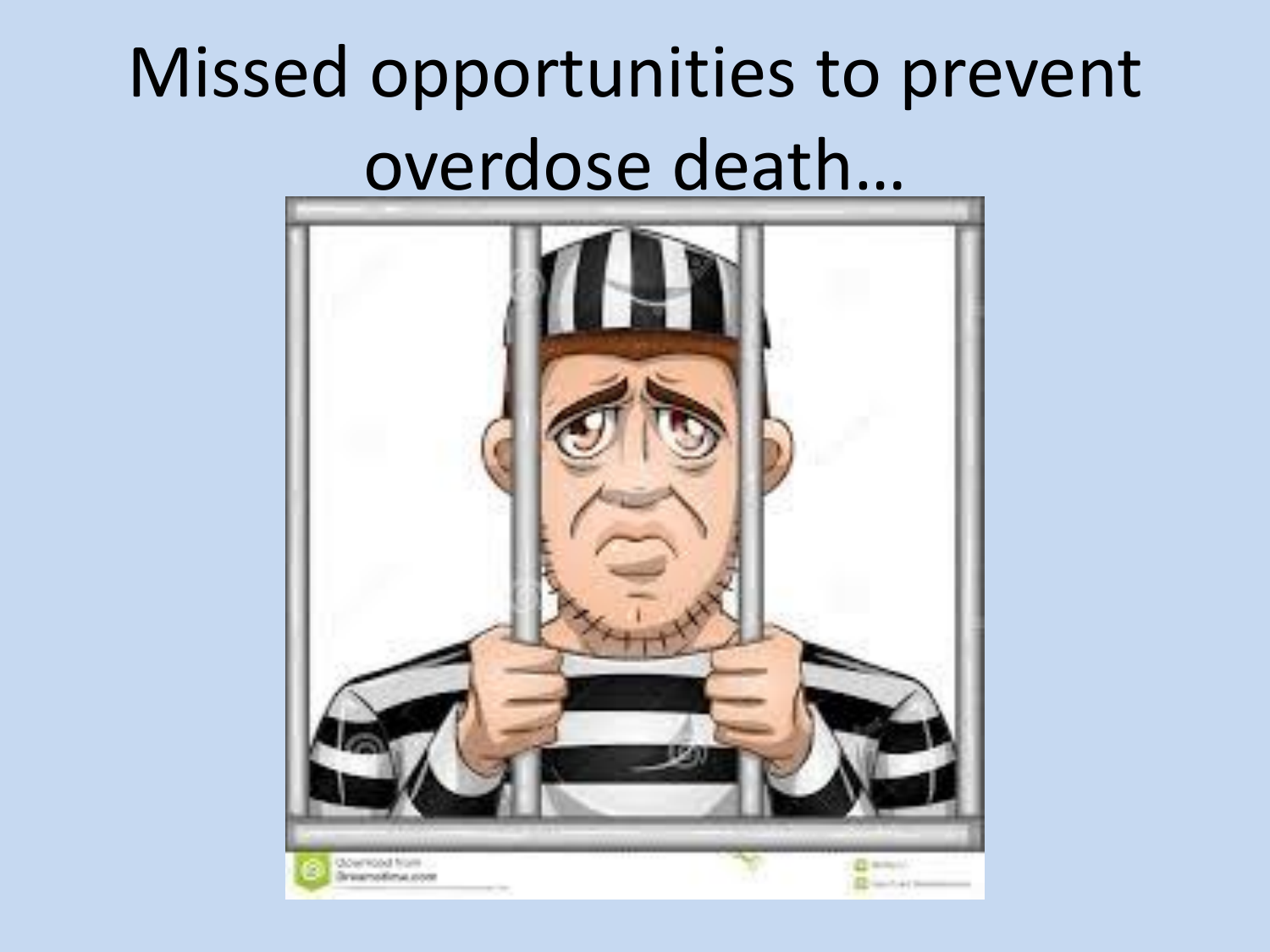### Release from Prison—High Risk of Death



Figure 1. Mortality Rates among Former Inmates of the Washington State Department of Corrections during the Study Follow-up (Overall) and According to 2-Week Periods after Release from Prison.

**Binswanger NEJM 2007**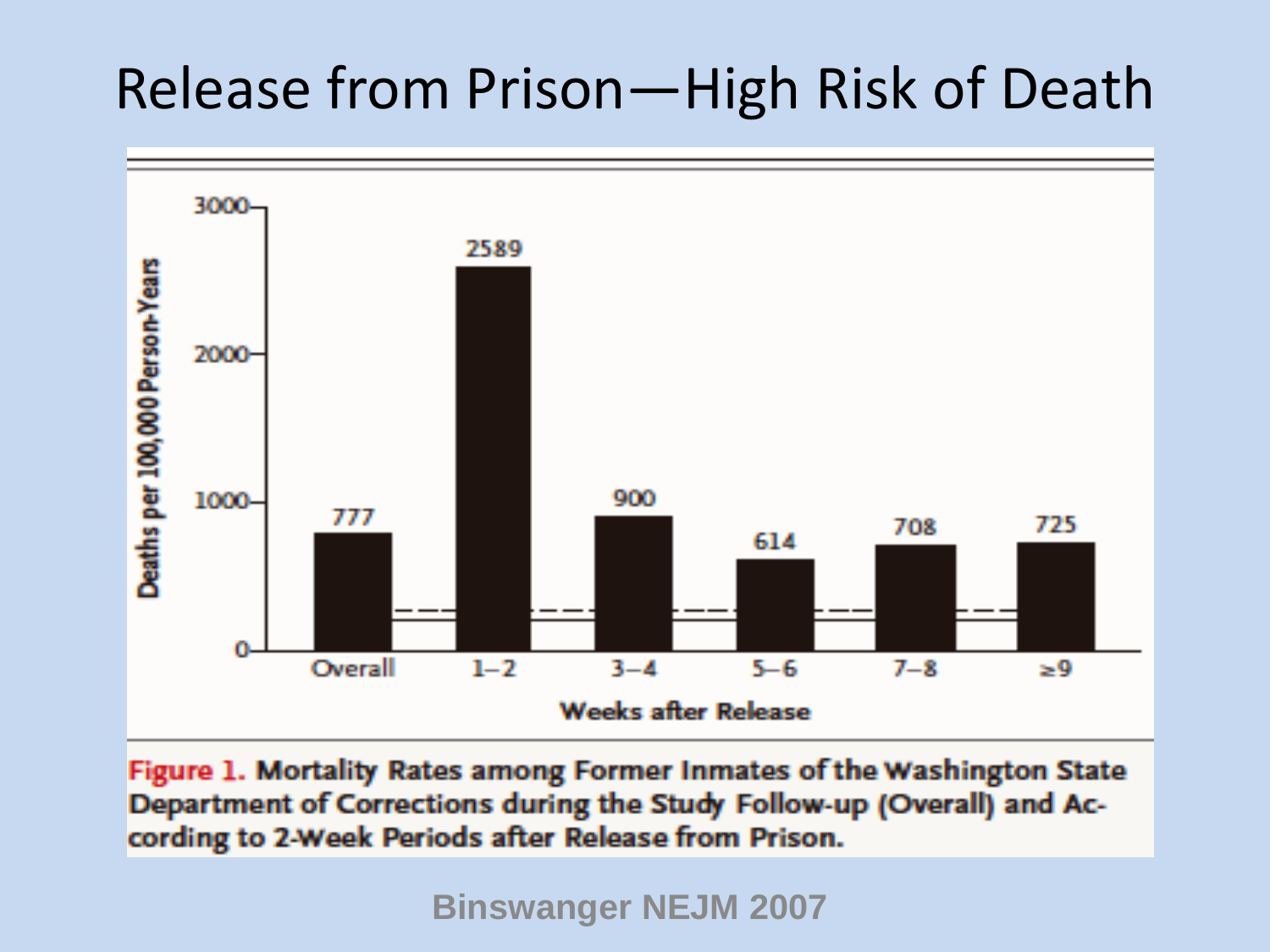### Risk of Death Former Inmates

#### compared to general population

|                                    | <b>Increased Relative Risk</b> |
|------------------------------------|--------------------------------|
| Overall                            | 3.5                            |
| Time since release: 0-2 weeks      | 12.7                           |
| Time since release: 3-4 weels      | 4.4                            |
| Time since release: $\geq$ 5 weeks | 3.2                            |
| Drug overdose                      | 12.2                           |
| Drug overdose first two weeks      | 129                            |
| Homicide                           | 10.4                           |
| Liver disease                      | 4.7                            |
| Suicide                            | 3.4                            |
| <b>Motor Vehicle Accident</b>      | 3.4                            |
| Cardiovascular disease             | 2.1                            |
| Cancer                             | 1.7                            |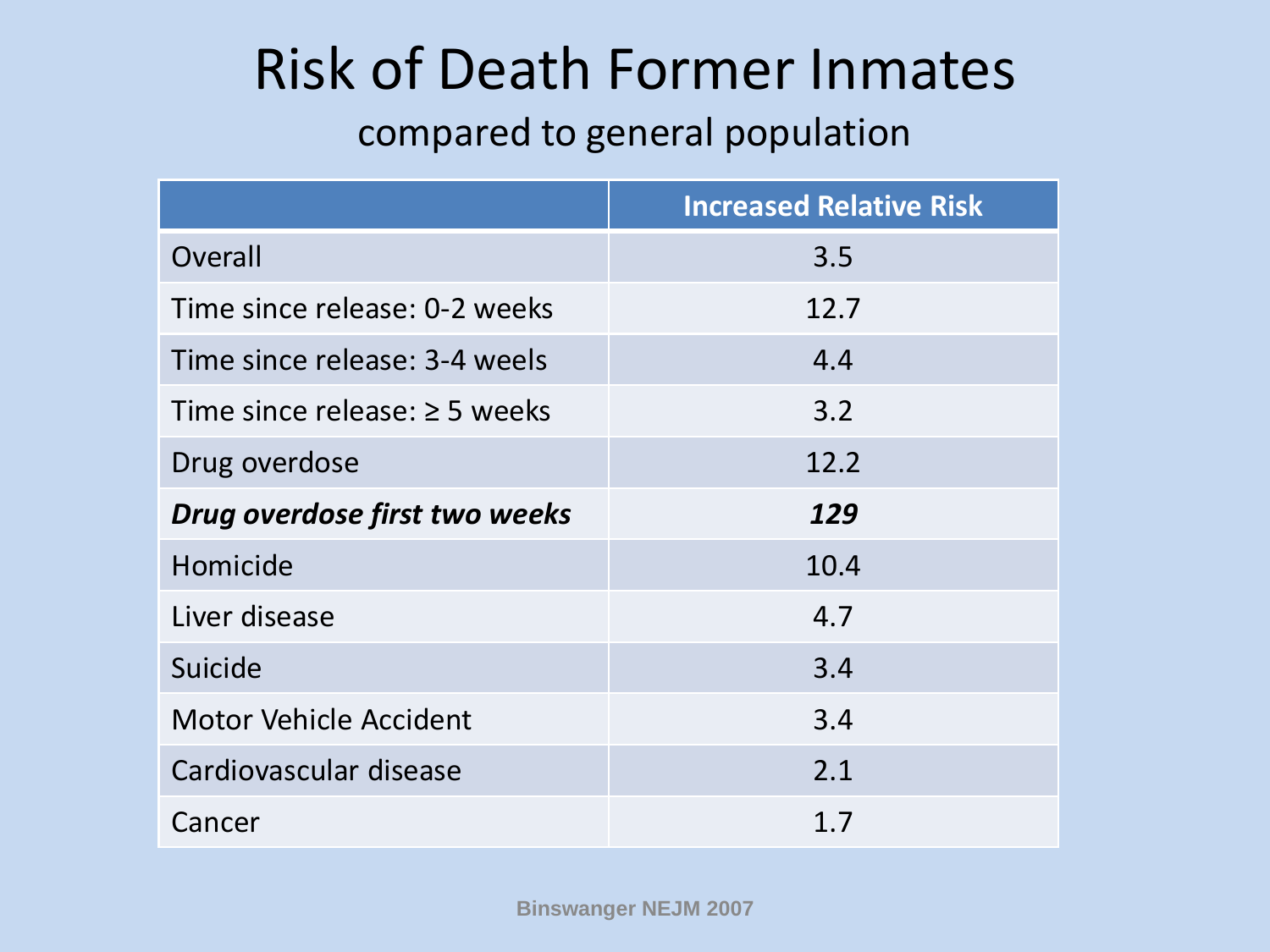## When treating patients with OUD, consider all the tools in the toolbox…